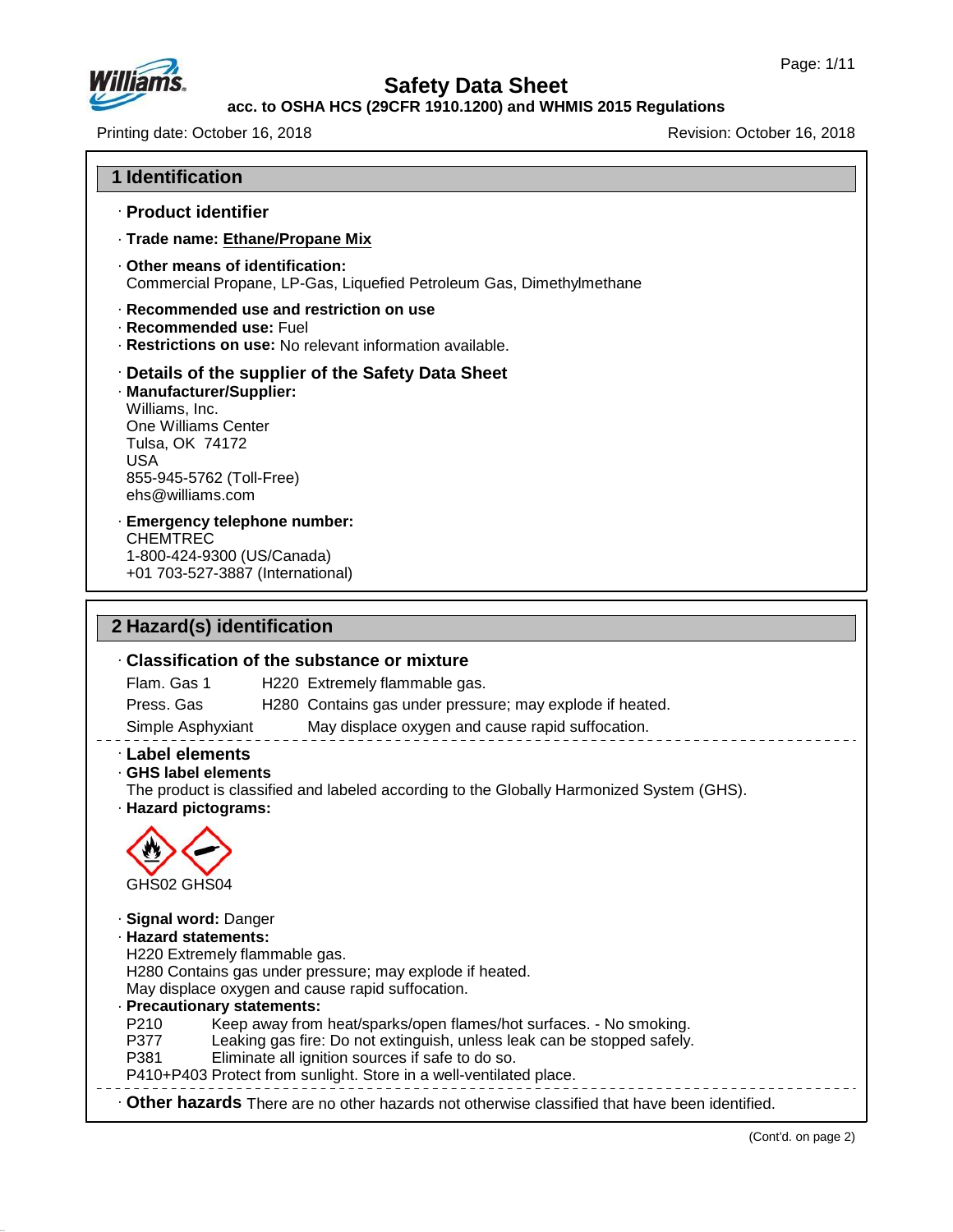

#### **acc. to OSHA HCS (29CFR 1910.1200) and WHMIS 2015 Regulations**

Printing date: October 16, 2018 **Printing date: October 16, 2018** 

**Trade name: Ethane/Propane Mix**

(Cont'd. of page 1)

| Components:     |                     |                                                                   |          |
|-----------------|---------------------|-------------------------------------------------------------------|----------|
| 74-84-0 Ethane  |                     | <b>Elam. Gas 1, H220</b><br>Press. Gas, H280<br>Simple Asphyxiant | $< 80\%$ |
|                 | 74-98-6 Propane     | <b>Elam. Gas 1, H220</b><br>Press. Gas, H280<br>Simple Asphyxiant | 25%      |
|                 | 74-82-8 Methane     | Flam. Gas 1, H220<br>Press. Gas, H280<br>Simple Asphyxiant        | $< 5\%$  |
| 115-07-1        | propylene           | <b>Elam. Gas 1, H220</b><br>Press. Gas, H280<br>Simple Asphyxiant | $2\%$    |
| 106-97-8 butane |                     | <b>Elam. Gas 1, H220</b><br>Press. Gas, H280<br>Simple Asphyxiant | 2%       |
|                 | $75-28-5$ isobutane | <b>Elam. Gas 1, H220</b><br>Press. Gas, H280<br>Simple Asphyxiant | $2\%$    |

For the listed ingredient(s), the identity and/or exact percentage(s) are being withheld as a trade secret. For the wording of the listed Hazard Statements, refer to section 16.

### **4 First-aid measures**

47.0.13

| · Description of first aid measures                                                                                            |                     |
|--------------------------------------------------------------------------------------------------------------------------------|---------------------|
| · After inhalation:                                                                                                            |                     |
| Supply fresh air.                                                                                                              |                     |
| Provide oxygen treatment if affected person has difficulty breathing.                                                          |                     |
| If experiencing respiratory symptoms: Call a poison center/doctor.                                                             |                     |
| · After skin contact:                                                                                                          |                     |
| In cases of frostbite from liquefied gas or from high-pressure systems, rinse with plenty of water. Do not<br>remove clothing. |                     |
| · After eye contact:                                                                                                           |                     |
| Remove contact lenses if worn.                                                                                                 |                     |
| Rinse opened eye for several minutes under running water. If symptoms persist, consult a doctor.                               |                     |
| . After swallowing: Unlikely route of exposure.                                                                                |                     |
| · Most important symptoms and effects, both acute and delayed:                                                                 |                     |
| <b>Dizziness</b>                                                                                                               |                     |
| Coughing                                                                                                                       |                     |
| Frostbite from liquefied gas or high-pressure systems.                                                                         |                     |
| <b>Disorientation</b>                                                                                                          |                     |
| . Danger: May displace oxygen and cause rapid suffocation.                                                                     |                     |
| · Indication of any immediate medical attention and special treatment needed:                                                  |                     |
|                                                                                                                                | (Cont'd. on page 3) |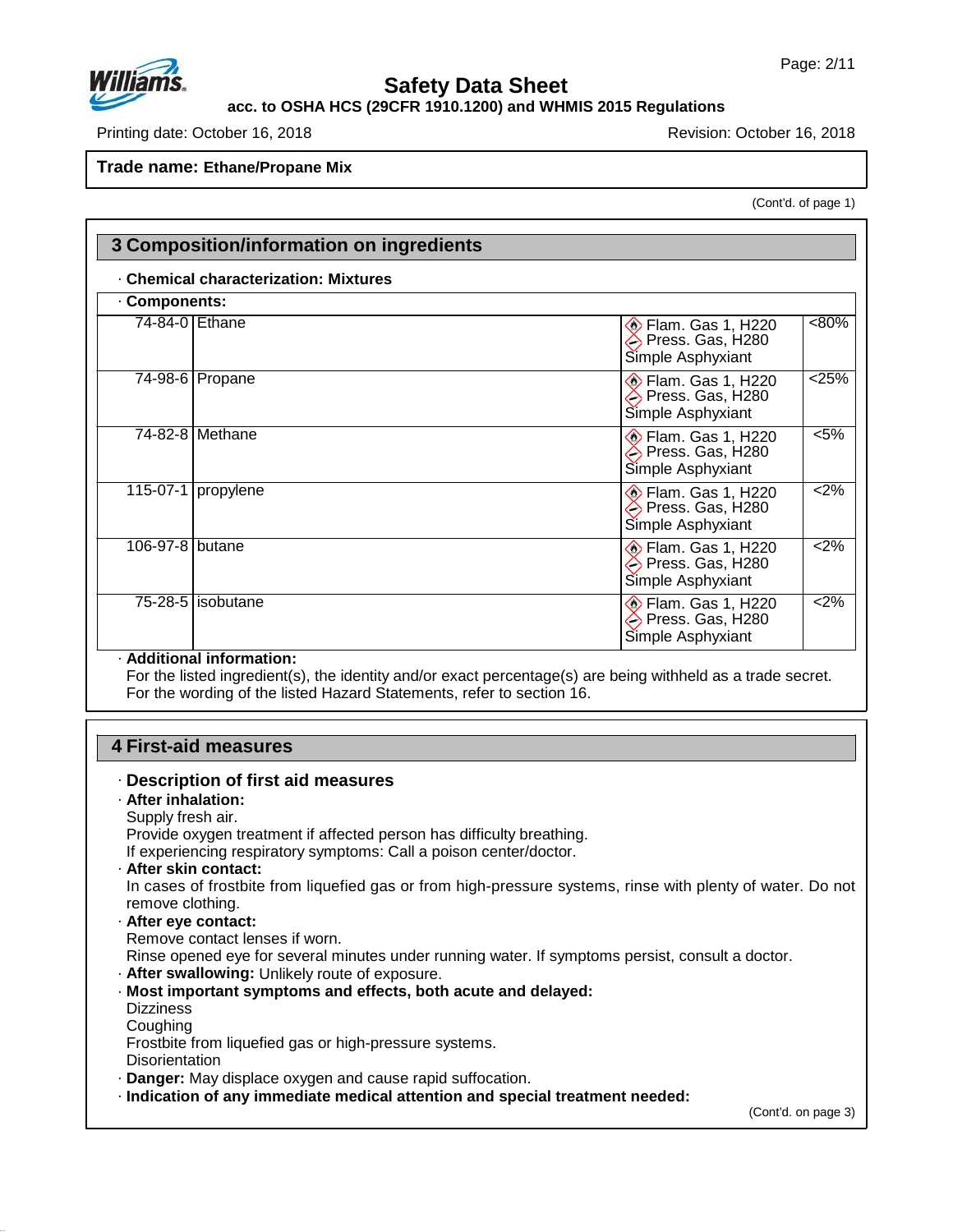

**acc. to OSHA HCS (29CFR 1910.1200) and WHMIS 2015 Regulations**

Printing date: October 16, 2018 Revision: October 16, 2018

#### **Trade name: Ethane/Propane Mix**

(Cont'd. of page 2)

If necessary oxygen respiration treatment.

#### **5 Fire-fighting measures**

- · **Extinguishing media** · **Suitable extinguishing agents:**
- Foam Water fog / haze Gaseous extinguishing agents Carbon dioxide
- · **For safety reasons unsuitable extinguishing agents:** Water stream.
- · **Special hazards arising from the substance or mixture** Danger of receptacles bursting because of high vapor pressure if heated. Extremely flammable gas.
- · **Advice for firefighters** · **Protective equipment:** Wear self-contained respiratory protective device. Wear fully protective suit.
- · **Additional information:** Eliminate all ignition sources if safe to do so. In case of major fire and large quantities: Evacuate area. Fight fire remotely due to the risk of explosion. Leaking gas fire: Do not extinguish, unless leak can be stopped safely.

#### **6 Accidental release measures**

· **Personal precautions, protective equipment and emergency procedures**

Wear protective equipment. Keep unprotected persons away.

Ensure adequate ventilation.

Keep away from ignition sources.

Take precautionary measures against static discharge.

Use only non-sparking tools.

Protect from heat.

For large spills, use respiratory protective device against the effects of fumes/dust/aerosol.

- · **Environmental precautions** No special measures required.
- · **Methods and material for containment and cleaning up** Allow to evaporate.
- · **Reference to other sections**

See Section 7 for information on safe handling.

See Section 8 for information on personal protection equipment.

See Section 13 for disposal information.

### **7 Handling and storage**

· **Handling**

47.0.13

- · **Precautions for safe handling:** Use enclosed means of conveyance.
- · **Information about protection against explosions and fires:**
- Keep ignition sources away Do not smoke.

Protect against electrostatic charges.

(Cont'd. on page 4)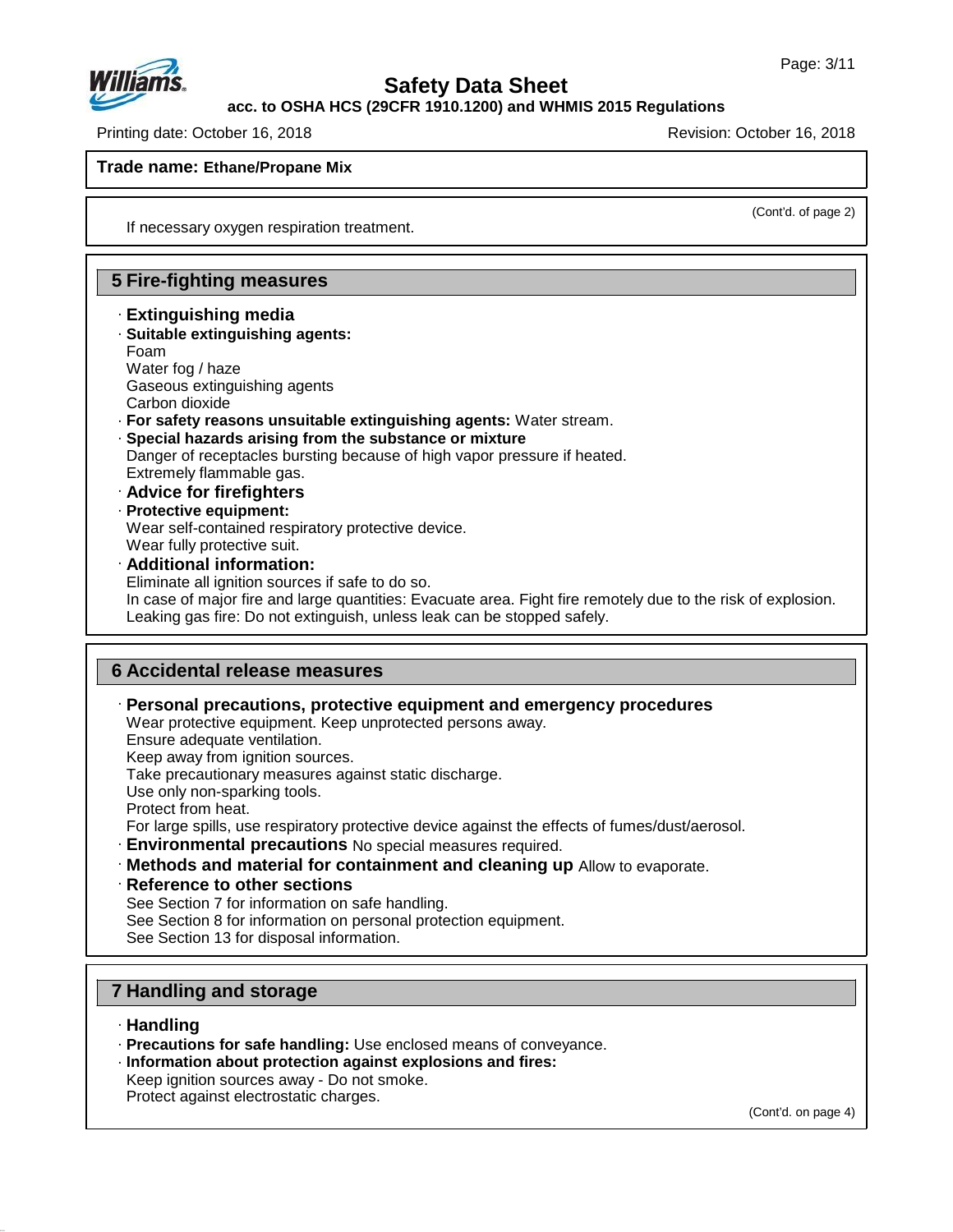

47.0.13

## **Safety Data Sheet**

**acc. to OSHA HCS (29CFR 1910.1200) and WHMIS 2015 Regulations**

Printing date: October 16, 2018 Revision: October 16, 2018

**Trade name: Ethane/Propane Mix**

(Cont'd. of page 3)

Ground/bond container and receiving equipment. Emergency cooling must be available in case of nearby fire. Flammable gas-air mixtures may be formed in empty containers/receptacles.

· **Conditions for safe storage, including any incompatibilities**

· **Requirements to be met by storerooms and receptacles:**

Avoid storage near extreme heat, ignition sources or open flame.

· **Information about storage in one common storage facility:** Store away from oxidizing agents. · **Further information about storage conditions:**

Store in a cool place. Heat will increase pressure and may lead to the receptacle bursting.

· **Specific end use(s)** No relevant information available.

| Control parameters |                                                                        |
|--------------------|------------------------------------------------------------------------|
|                    | Components with limit values that require monitoring at the workplace: |
| 74-84-0 Ethane     |                                                                        |
| <b>TLV (USA)</b>   | Refer to Appendix F in TLVs & BEIs book; (D, EX)                       |
| EL (Canada)        | simple asphyxiant; EX                                                  |
| EV (Canada)        | Long-term value: 1,000 ppm<br>revoked as of 01/01/18                   |
|                    | LMPE (Mexico) Long-term value: 1000 ppm                                |
| 74-98-6 Propane    |                                                                        |
| PEL (USA)          | Long-term value: 1800 mg/m <sup>3</sup> , 1000 ppm                     |
| REL (USA)          | Long-term value: 1800 mg/m <sup>3</sup> , 1000 ppm                     |
| TLV (USA)          | refer to Appendix F inTLVs&BEIs book; D, EX                            |
| EL (Canada)        | Simple asphyxiant; EX                                                  |
| EV (Canada)        | Long-term value: 1,000 ppm<br>revoked as of 01/01/18                   |
|                    | LMPE (Mexico)   Long-term value: 1000 ppm                              |
| 74-82-8 Methane    |                                                                        |
| TLV (USA)          | refer to App. F in TLVs and BEIs book; NIC-D, EX                       |
| EL (Canada)        | Simple asphyxiant, EX                                                  |
| EV (Canada)        | Long-term value: 1,000 ppm<br>revoked as of 01/01/18                   |
|                    | LMPE (Mexico)   Long-term value: 1000 ppm                              |
| 115-07-1 propylene |                                                                        |
| <b>TLV (USA)</b>   | Long-term value: 860 mg/m <sup>3</sup> , 500 ppm                       |
| EL (Canada)        | Long-term value: 500 ppm                                               |
| EV (Canada)        | Long-term value: 500 ppm                                               |
| LMPE (Mexico)      | Long-term value: 500 ppm<br>A4                                         |
| 106-97-8 butane    |                                                                        |
| REL (USA)          | Long-term value: 1900 mg/m <sup>3</sup> , 800 ppm                      |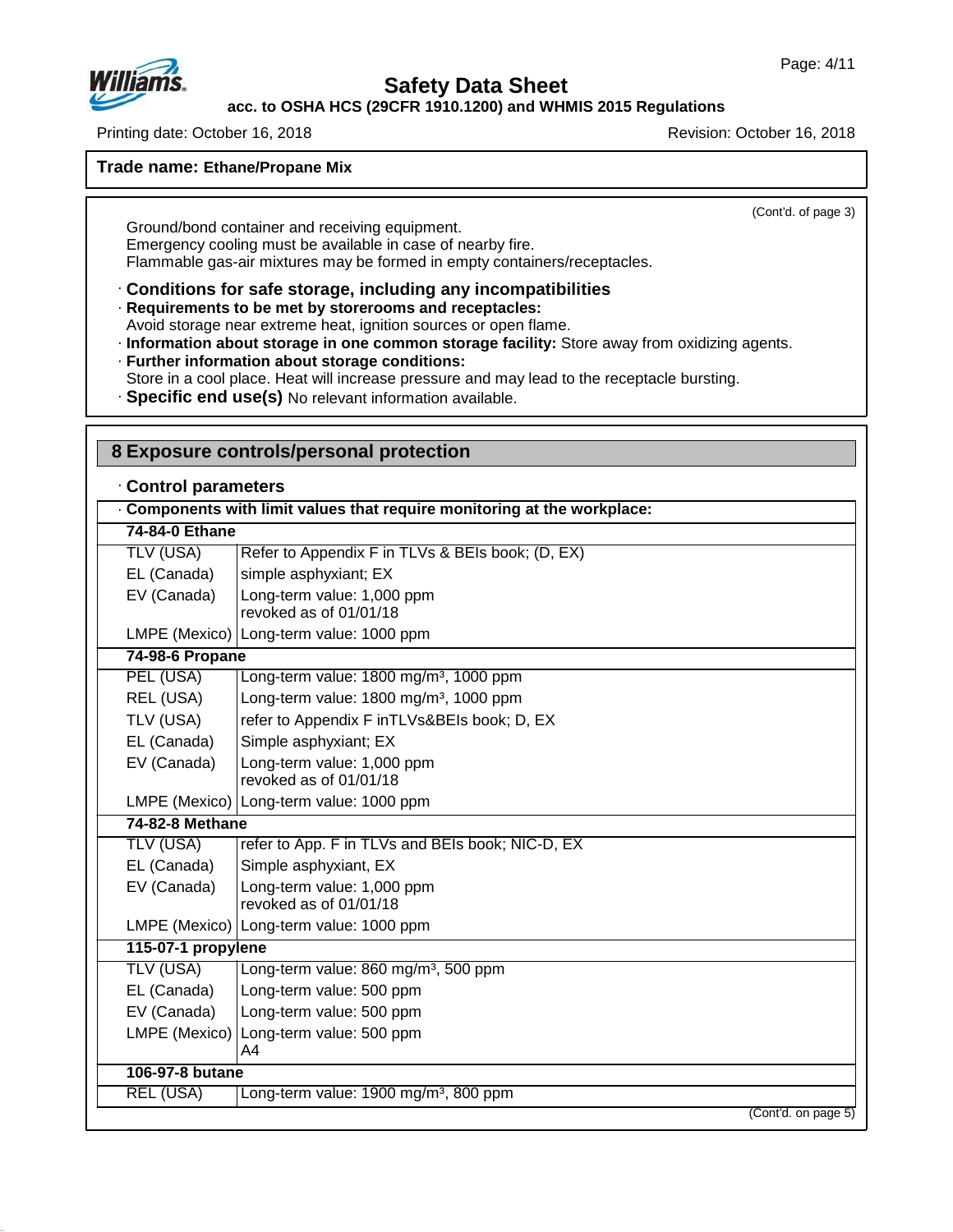

#### **acc. to OSHA HCS (29CFR 1910.1200) and WHMIS 2015 Regulations**

Printing date: October 16, 2018 **Printing date: October 16, 2018** 

**Trade name: Ethane/Propane Mix**

| TLV (USA)              | (Cont'd. of page 4)<br>Short-term value: 2370 mg/m <sup>3</sup> , 1000 ppm                                                                                                                                                                                                                                        |
|------------------------|-------------------------------------------------------------------------------------------------------------------------------------------------------------------------------------------------------------------------------------------------------------------------------------------------------------------|
|                        | (EX)                                                                                                                                                                                                                                                                                                              |
| EL (Canada)            | Short-term value: 1000 ppm                                                                                                                                                                                                                                                                                        |
|                        | EХ                                                                                                                                                                                                                                                                                                                |
| EV (Canada)            | Long-term value: 800 ppm<br>revoked as of 01/01/18                                                                                                                                                                                                                                                                |
|                        | LMPE (Mexico)   Long-term value: 1000 ppm                                                                                                                                                                                                                                                                         |
| 75-28-5 isobutane      |                                                                                                                                                                                                                                                                                                                   |
| <b>TLV (USA)</b>       | Short-term value: 2370 mg/m <sup>3</sup> , 1000 ppm<br>(EX)                                                                                                                                                                                                                                                       |
| EL (Canada)            | Short-term value: 1000 ppm<br>EX                                                                                                                                                                                                                                                                                  |
| EV (Canada)            | Long-term value: 800 ppm<br>revoked as of 01/01/18                                                                                                                                                                                                                                                                |
|                        | LMPE (Mexico)   Long-term value: 1000 ppm                                                                                                                                                                                                                                                                         |
| · Protection of hands: | Not required under normal conditions of use.<br>Self-contained respiratory protective device should be used in case of large spills or leaks.                                                                                                                                                                     |
| · Eye protection:      | Wear gloves for protection against thermal and mechanical hazards according to OSHA and NIOSH rules.                                                                                                                                                                                                              |
| Safety glasses         |                                                                                                                                                                                                                                                                                                                   |
|                        | Follow relevant national guidelines concerning the use of protective eyewear.<br>· Body protection: Wear appropriate protective clothing.<br>· Limitation and supervision of exposure into the environment<br>No relevant information available.<br>· Risk management measures No relevant information available. |
|                        | 9 Physical and chemical properties                                                                                                                                                                                                                                                                                |
|                        |                                                                                                                                                                                                                                                                                                                   |

- · **Information on basic physical and chemical properties**
- · **Appearance:**

47.0.13

**Form:** Gaseous

(Cont'd. on page 6)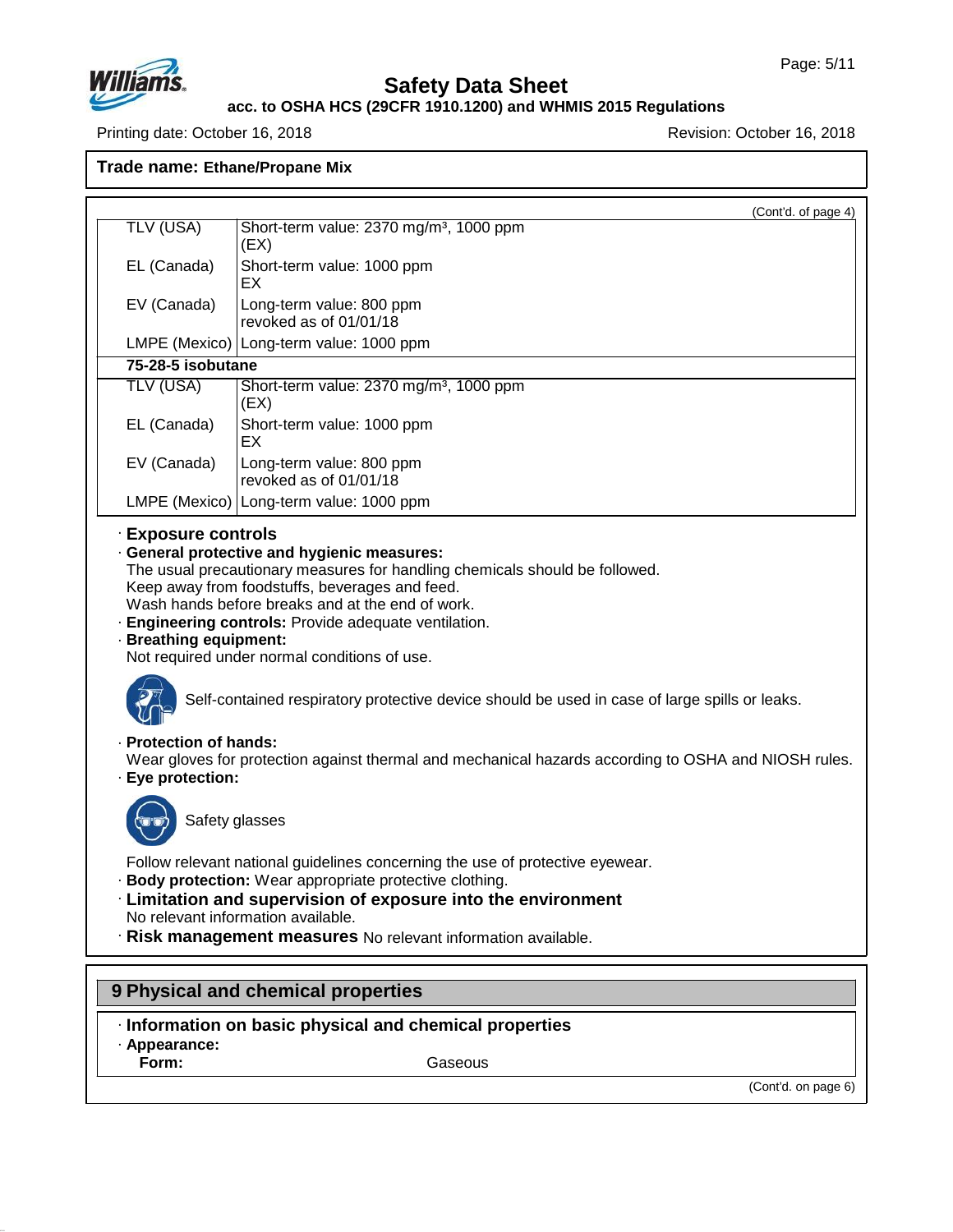

**acc. to OSHA HCS (29CFR 1910.1200) and WHMIS 2015 Regulations**

Printing date: October 16, 2018 **Printing date: October 16, 2018** Revision: October 16, 2018

#### **Trade name: Ethane/Propane Mix**

|                                                        | (Cont'd. of page 5)                                            |
|--------------------------------------------------------|----------------------------------------------------------------|
| Color:                                                 | Colorless                                                      |
| · Odor:                                                | Odorless                                                       |
| · Odor threshold:                                      | Not determined.                                                |
| · pH-value:                                            | Not determined.                                                |
| · Melting point/Melting range:                         | Not determined.                                                |
| · Boiling point/Boiling range:                         | -89 °C (-128.2 °F)                                             |
| · Flash point:                                         | -135 °C (-211 °F)                                              |
| · Flammability (solid, gaseous):                       | Extremely flammable gas.                                       |
| · Auto-ignition temperature:                           | >426.7 °C (>800.1 °F)                                          |
| · Decomposition temperature:                           | Not determined.                                                |
| · Danger of explosion:                                 | Product is not explosive. However, formation of explosive air/ |
|                                                        | vapor mixtures are possible.                                   |
| · Explosion limits                                     |                                                                |
| Lower:                                                 | 2.1 Vol %                                                      |
| Upper:                                                 | 13 Vol %                                                       |
| · Oxidizing properties:                                | Not determined.                                                |
| · Vapor pressure at 21 °C (69.8 °F):                   | 229000 mmHg (4428 psi)                                         |
| · Density:                                             |                                                                |
| Relative density at 15.6 °C (60.1 °F):                 | 0 45                                                           |
| Vapor density:                                         | Not determined.                                                |
| Relative vapor density at 20 °C (68 °F): > 1 (air = 1) |                                                                |
| <b>Evaporation rate:</b>                               | Not applicable.                                                |
| · Solubility in / Miscibility with                     |                                                                |
| Water:                                                 | Not miscible or difficult to mix.                              |
| · Partition coefficient (n-octanol/water):             | Not determined.                                                |
| · Viscosity                                            |                                                                |
| Dynamic:                                               | Not determined.                                                |
| Kinematic:                                             | Not determined.                                                |
| Other information                                      | No relevant information available.                             |

## **10 Stability and reactivity**

- · **Reactivity:** No data available for self-reactivity.
- · **Chemical stability:** Stable under normal temperatures and pressures.
- · **Thermal decomposition / conditions to be avoided:**
- Danger of receptacles bursting because of high vapor pressure if heated.

### · **Possibility of hazardous reactions**

Extremely flammable gas.

47.0.13

- Reacts with halogenated compounds.
- Develops readily flammable gases / fumes.
- Reacts with oxidizing agents.

Can form explosive mixtures in air if heated above flash point and/or when sprayed or atomized.

(Cont'd. on page 7)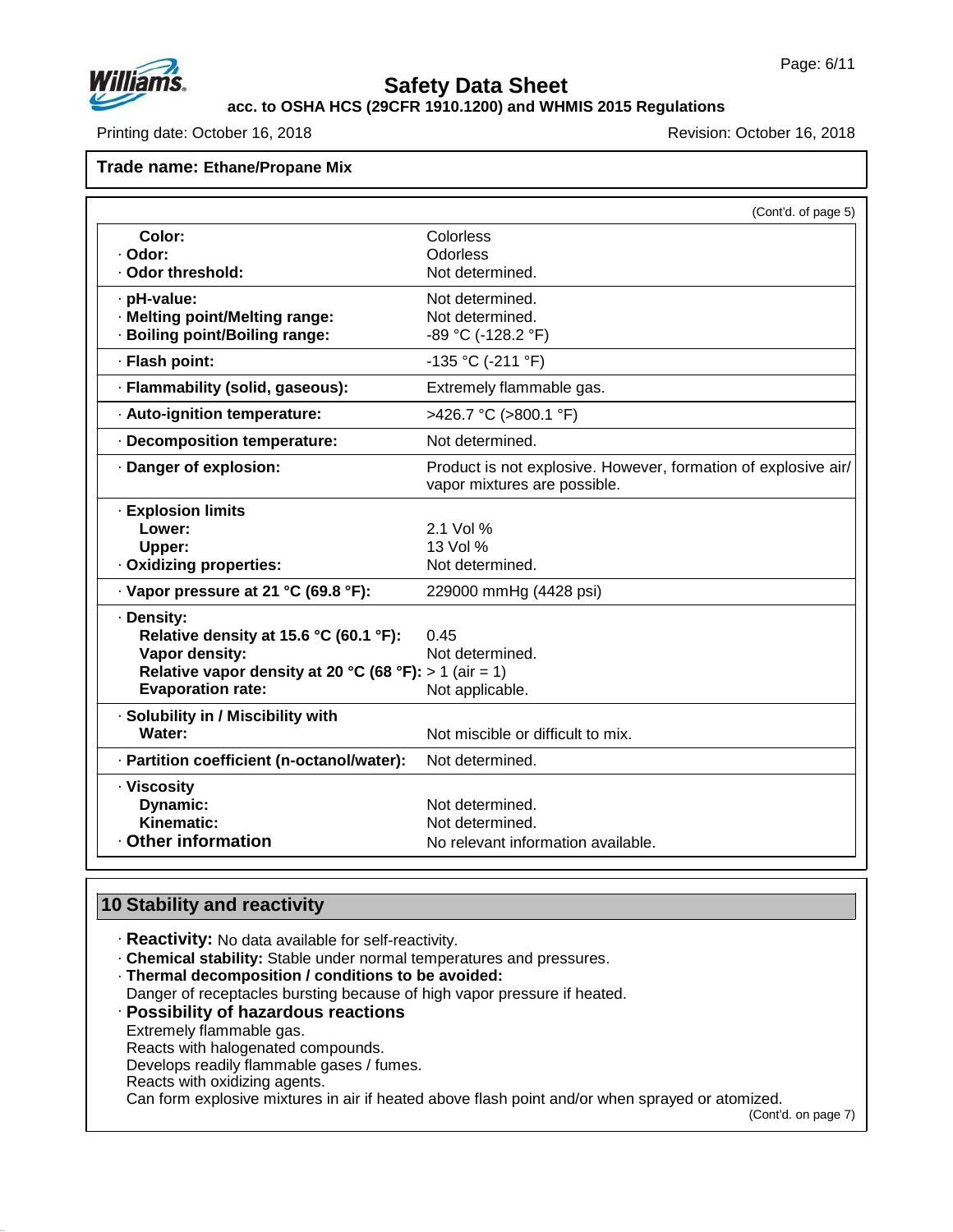(Cont'd. of page 6)



### **Safety Data Sheet**

**acc. to OSHA HCS (29CFR 1910.1200) and WHMIS 2015 Regulations**

Printing date: October 16, 2018 Revision: October 16, 2018

**Trade name: Ethane/Propane Mix**

Hazardous gases may be released if heated above the decomposition point.

· **Conditions to avoid** Excessive heat.

Keep ignition sources away - Do not smoke.

- · **Incompatible materials**
- **Oxidizers**
- Halogenated compounds.
- · **Hazardous decomposition products**
- Under fire conditions only: Carbon monoxide and carbon dioxide
- **11 Toxicological information**

### · **Information on toxicological effects**

- · **Acute toxicity:** Based on available data, the classification criteria are not met.
- · **LD/LC50 values that are relevant for classification:** None.
- · **Primary irritant effect:**
- · **On the skin:** Based on available data, the classification criteria are not met.
- · **On the eye:** Based on available data, the classification criteria are not met.
- · **Sensitization:** Based on available data, the classification criteria are not met.

· **IARC (International Agency for Research on Cancer):**

None of the ingredients are listed.

#### · **NTP (National Toxicology Program):**

None of the ingredients are listed.

#### · **OSHA-Ca (Occupational Safety & Health Administration):**

None of the ingredients are listed.

- · **Probable route(s) of exposure:**
- Inhalation.

Eye contact.

Skin contact.

· **Acute effects (acute toxicity, irritation and corrosivity):**

May displace oxygen and cause rapid suffocation.

- · **Germ cell mutagenicity:** Based on available data, the classification criteria are not met.
- · **Carcinogenicity:** Based on available data, the classification criteria are not met.
- · **Reproductive toxicity:** Based on available data, the classification criteria are not met.
- · **STOT-single exposure:** Based on available data, the classification criteria are not met.
- · **STOT-repeated exposure:** Based on available data, the classification criteria are not met.
- · **Aspiration hazard:** Based on available data, the classification criteria are not met.

### **12 Ecological information**

· **Toxicity**

47.0.13

- · **Aquatic toxicity** No relevant information available.
- · **Persistence and degradability** No relevant information available.
- · **Bioaccumulative potential:** No relevant information available.
- · **Mobility in soil:** No relevant information available.

(Cont'd. on page 8)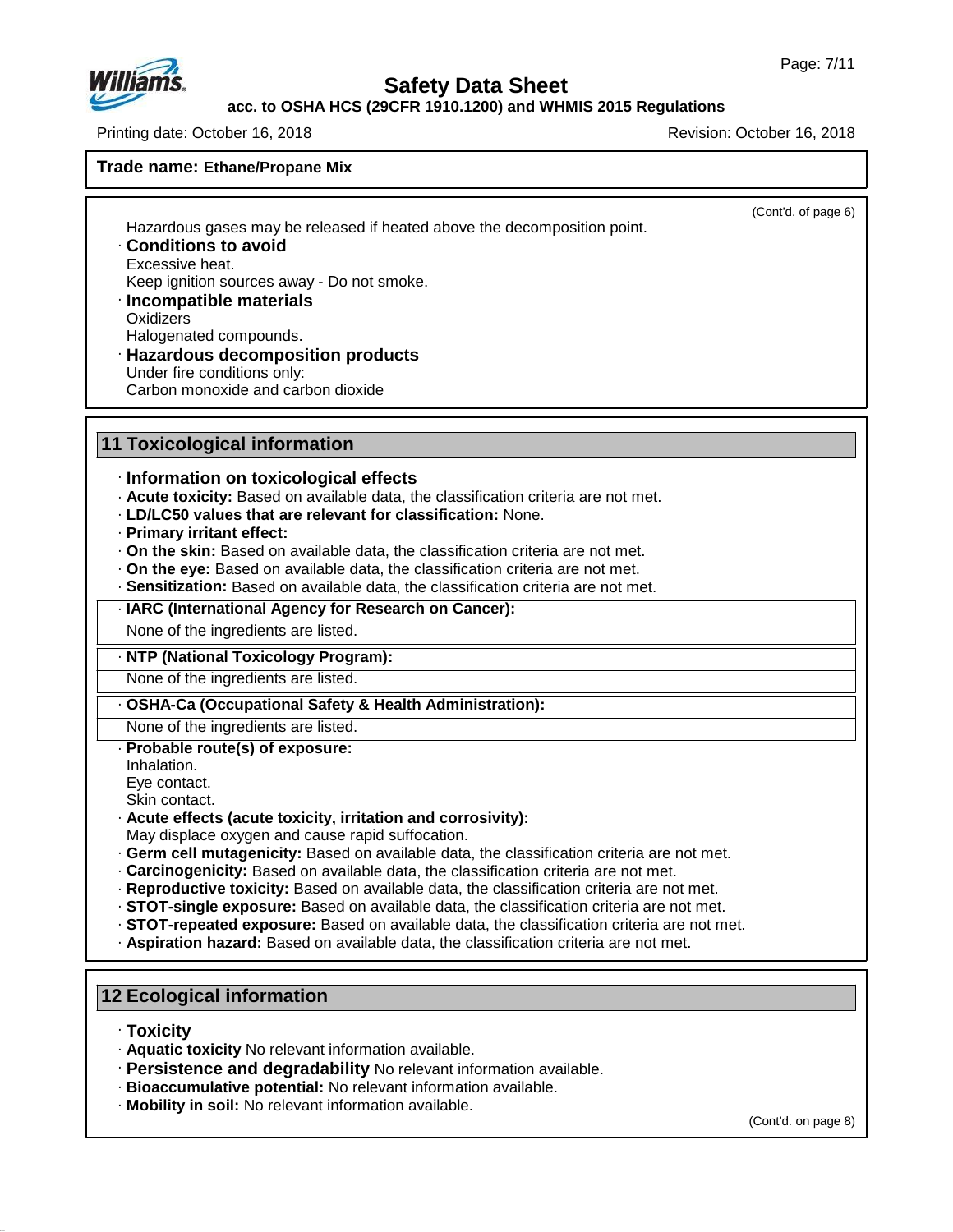

### **acc. to OSHA HCS (29CFR 1910.1200) and WHMIS 2015 Regulations**

Printing date: October 16, 2018 **Printing date: October 16, 2018** Revision: October 16, 2018

**Trade name: Ethane/Propane Mix**

(Cont'd. of page 7)

- · **Additional ecological information**
- · **General notes:** Not known to be hazardous to water.
- · **Results of PBT and vPvB assessment**
- · **PBT:** Not applicable.
- · **vPvB:** Not applicable.
- · **Other adverse effects** No relevant information available.

### **13 Disposal considerations**

#### · **Waste treatment methods**

#### · **Recommendation:**

47.0.13

Contact waste processors for recycling information.

The user of this material has the responsibility to dispose of unused material, residues and containers in compliance with all relevant local, state and federal laws and regulations regarding treatment, storage and disposal for hazardous and nonhazardous wastes.

#### · **Uncleaned packagings**

· **Recommendation:** Disposal must be made according to official regulations.

| <b>14 Transport information</b>                         |                                                          |
|---------------------------------------------------------|----------------------------------------------------------|
| · UN-Number<br>· DOT, ADR, IMDG, IATA                   | <b>UN1075</b>                                            |
| · UN proper shipping name<br>· DOT, IATA<br>· ADR, IMDG | Petroleum gases, liquefied<br>PETROLEUM GASES, LIQUEFIED |
| · Transport hazard class(es)                            |                                                          |
| $\cdot$ DOT                                             |                                                          |
|                                                         |                                                          |
| . Class                                                 | 2.1                                                      |
| · Label                                                 | 2.1                                                      |
| $·$ ADR                                                 |                                                          |
|                                                         |                                                          |
| . Class                                                 | 2.12F                                                    |
| · Label                                                 | 2.1                                                      |
|                                                         | (Cont'd. on page 9)                                      |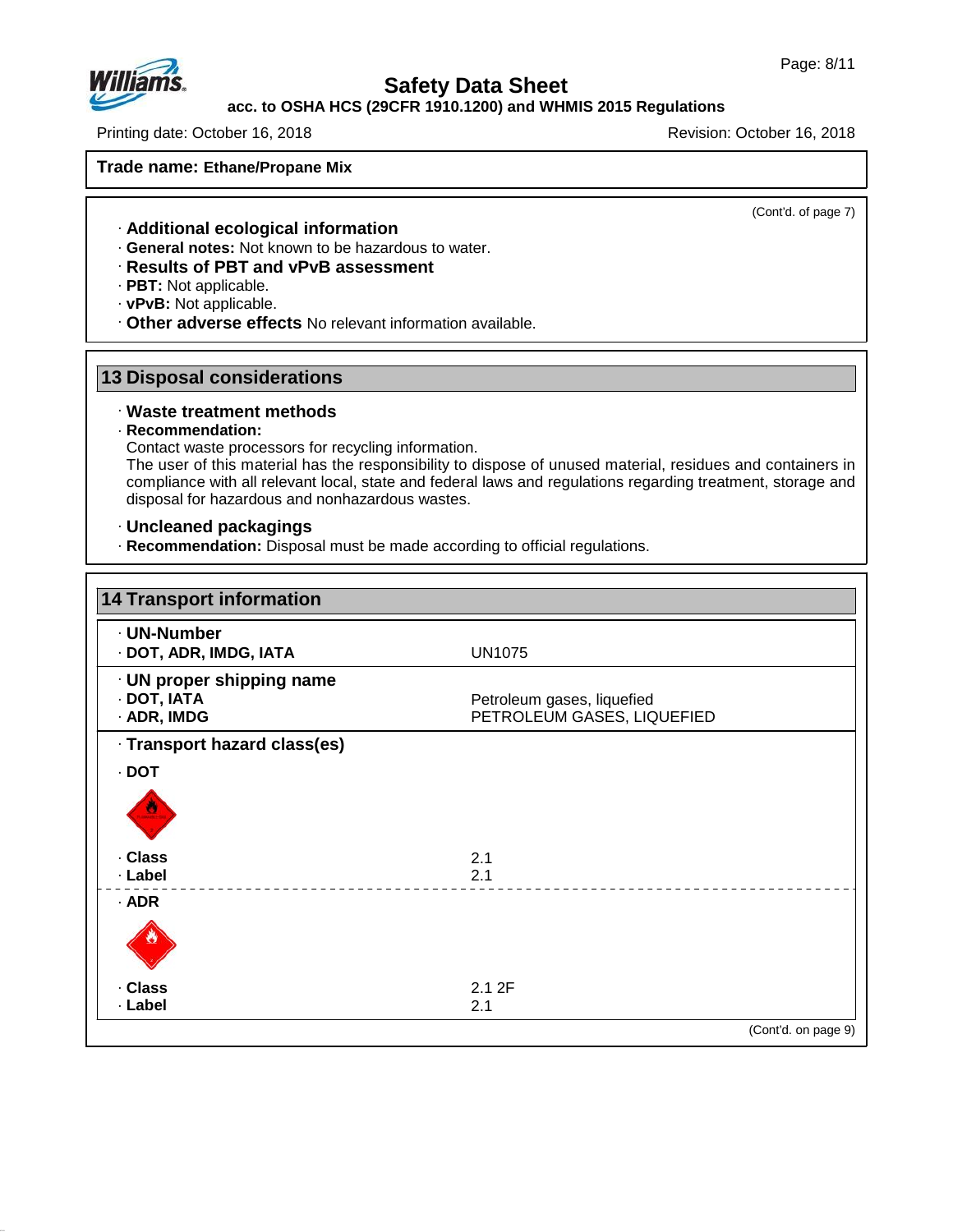

#### **acc. to OSHA HCS (29CFR 1910.1200) and WHMIS 2015 Regulations**

Printing date: October 16, 2018 **Printing date: October 16, 2018** 

**Trade name: Ethane/Propane Mix**

|                                              | (Cont'd. of page 8)                             |
|----------------------------------------------|-------------------------------------------------|
| · IMDG, IATA                                 |                                                 |
|                                              |                                                 |
| · Class                                      | 2.1                                             |
| · Label                                      | 2.1                                             |
| · Packing group                              | This UN-number is not assigned a packing group. |
| <b>Environmental hazards</b>                 |                                                 |
| · Marine pollutant:                          | No.                                             |
| · Special precautions for user               | Not applicable.                                 |
| · Danger code (Kemler):                      | 21                                              |
| · EMS Number:                                | $F-D, S-U$                                      |
| · Transport in bulk according to Annex II of |                                                 |
| <b>MARPOL73/78 and the IBC Code</b>          | Not applicable.                                 |
| · Transport/Additional information:          |                                                 |
| $\cdot$ IATA                                 |                                                 |
| Cargo Aircraft Only.                         |                                                 |

## **15 Regulatory information**

| · Safety, health and environmental regulations/legislation specific for the substance or<br>mixture<br>· United States (USA)<br>· SARA |
|----------------------------------------------------------------------------------------------------------------------------------------|
| · Section 302 (extremely hazardous substances):                                                                                        |
| None of the ingredients are listed.                                                                                                    |
| · Section 355 (extremely hazardous substances):                                                                                        |
| None of the ingredients are listed.                                                                                                    |
| · Section 313 (Specific toxic chemical listings):                                                                                      |

115-07-1 propylene

· **TSCA (Toxic Substances Control Act)**

All ingredients are listed.

47.0.13

|                | · Clean Air Act (CAA) Section 112(r) Accidental Release Prevention (40 CFR 68.130): |                      |
|----------------|-------------------------------------------------------------------------------------|----------------------|
| 74-84-0 Ethane |                                                                                     | 10000                |
|                | 74-98-6 Propane                                                                     | 10000                |
|                | 74-82-8 Methane                                                                     | 10000                |
|                | $115-07-1$ propylene                                                                | 10000                |
|                |                                                                                     | (Cont'd. on page 10) |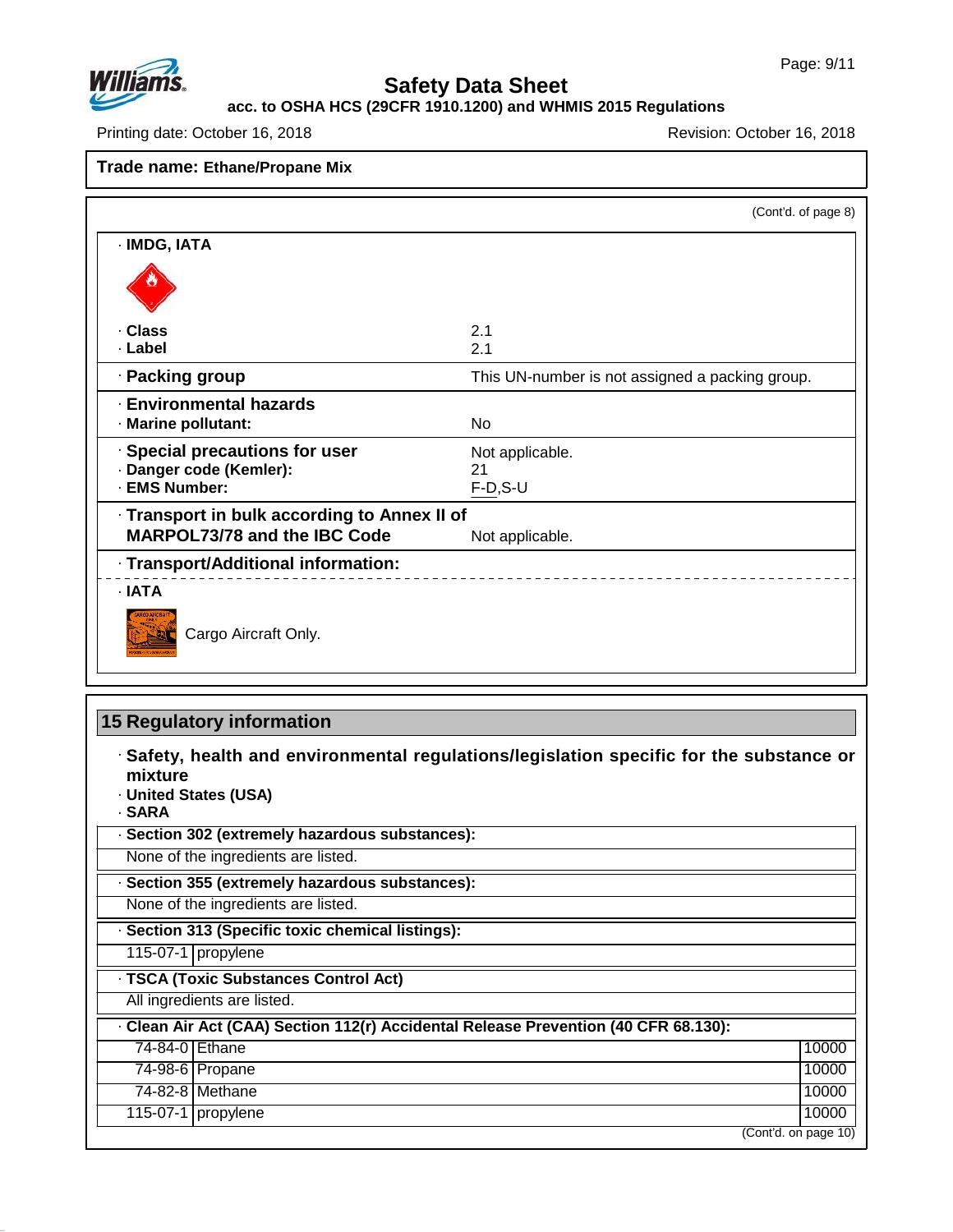

**acc. to OSHA HCS (29CFR 1910.1200) and WHMIS 2015 Regulations**

Printing date: October 16, 2018 Revision: October 16, 2018

**Trade name: Ethane/Propane Mix**

(Cont'd. of page 9)

- 106-97-8 butane 100000 in the 100000 in the 100000 in the 100000 in the 100000 in the 100000 in the 100000 in the 100000 in the 100000 in the 100000 in the 100000 in the 100000 in the 100000 in the 100000 in the 100000 in 75-28-5 isobutane 10000
- · **Proposition 65 (California)**
- · **Chemicals known to cause cancer:**
- None of the ingredients are listed.
- · **Chemicals known to cause developmental toxicity for females:**
- None of the ingredients are listed.
- · **Chemicals known to cause developmental toxicity for males:**
- None of the ingredients are listed.
- · **Chemicals known to cause developmental toxicity:**
- None of the ingredients are listed.
- · **EPA (Environmental Protection Agency):**
- None of the ingredients are listed.
- · **IARC (International Agency for Research on Cancer):**
- None of the ingredients are listed.
- · **Canadian Domestic Substances List (DSL) (Substances not listed.):**
- All ingredients are listed.

### **16 Other information**

This information is based on our present knowledge. However, this shall not constitute a guarantee for any specific product features and shall not establish a legally valid contractual relationship.

#### · **Abbreviations and acronyms:**

- ADR: European Agreement concerning the International Carriage of Dangerous Goods by Road
- IMDG: International Maritime Code for Dangerous Goods
- DOT: US Department of Transportation
- IATA: International Air Transport Association
- CAS: Chemical Abstracts Service (division of the American Chemical Society)
- LC50: Lethal concentration, 50 percent
- LD50: Lethal dose, 50 percent PBT: Persistant, Bio-accumulable, Toxic
- vPvB: very Persistent and very Bioaccumulative
- OSHA: Occupational Safety & Health Administration
- Flam. Gas 1: Flammable gases Category 1
- Press. Gas: Gases under pressure Compressed gas
- · **Sources**

47.0.13

- Website, European Chemicals Agency (echa.europa.eu)
- Website, US EPA Substance Registry Services (ofmpub.epa.gov/sor internet/registry/substreg/home/ overview/home.do)
- Website, Chemical Abstracts Registry, American Chemical Society (www.cas.org)
- Patty's Industrial Hygiene, 6th ed., Rose, Vernon, ed. ISBN: 978-0-470-07488-6
- Casarett and Doull's Toxicology: The Basic Science of Poisons, 8th Ed., Klaasen, Curtis D.,ed., ISBN: 978-0-07-176923-5.
- Safety Data Sheets, Individual Manufacturers
- SDS Prepared by: ChemTel Inc. 1305 North Florida Avenue

(Cont'd. on page 11)